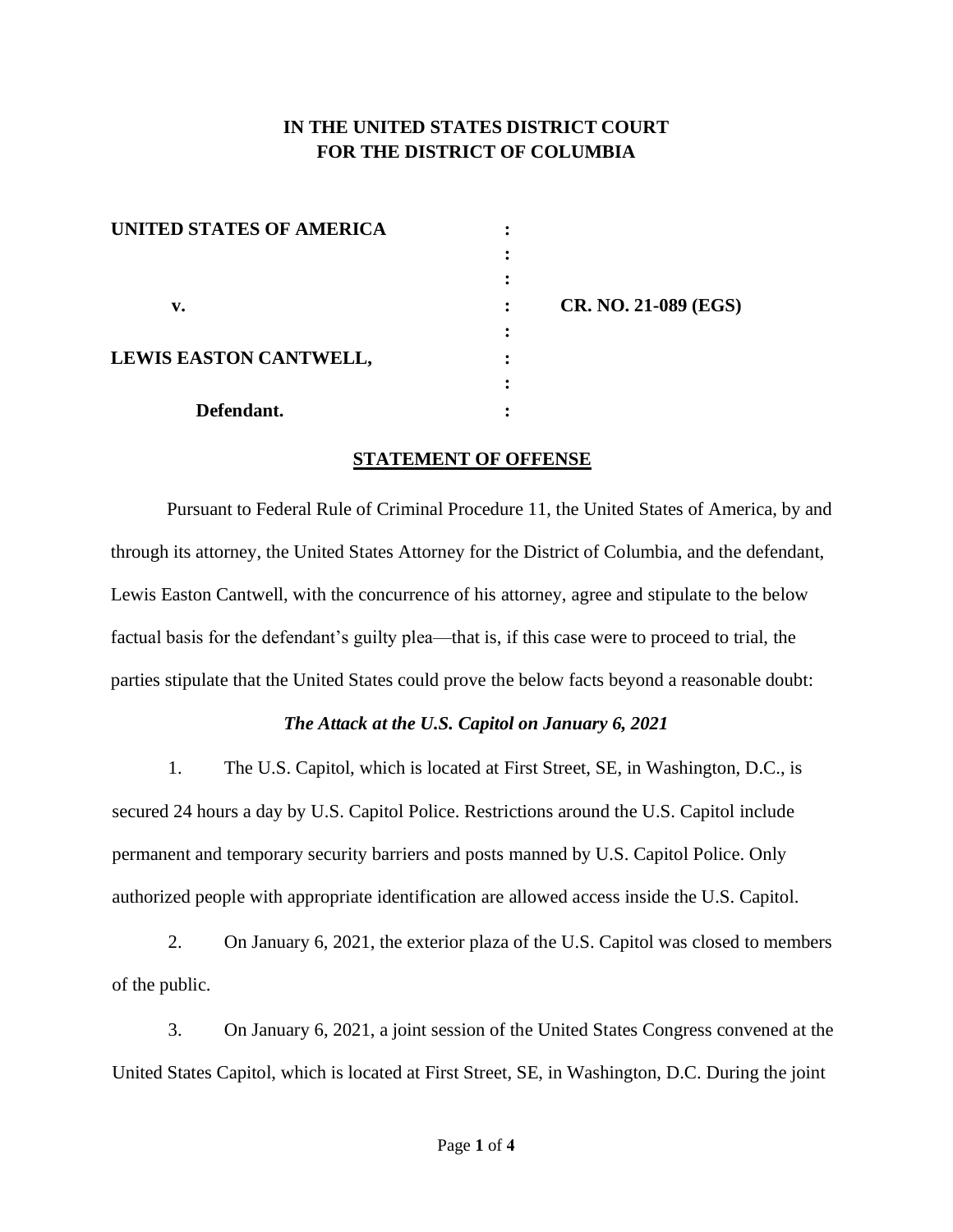session, elected members of the United States House of Representatives and the United States Senate were meeting in separate chambers of the United States Capitol to certify the vote count of the Electoral College of the 2020 Presidential Election, which had taken place on November 3, 2020. The joint session began at approximately 1:00 p.m. Shortly thereafter, by approximately 1:30 p.m., the House and Senate adjourned to separate chambers to resolve a particular objection. Vice President Mike Pence was present and presiding, first in the joint session, and then in the Senate chamber.

4. As the proceedings continued in both the House and the Senate, and with Vice President Pence present and presiding over the Senate, a large crowd gathered outside the U.S. Capitol. As noted above, temporary and permanent barricades were in place around the exterior of the U.S. Capitol building, and U.S. Capitol Police were present and attempting to keep the crowd away from the Capitol building and the proceedings underway inside.

5. At approximately 2:00 p.m., certain individuals in the crowd forced their way through, up, and over the barricades, and officers of the U.S. Capitol Police, and the crowd advanced to the exterior façade of the building. The crowd was not lawfully authorized to enter or remain in the building and, prior to entering the building, no members of the crowd submitted to security screenings or weapons checks by U.S. Capitol Police Officers or other authorized security officials.

6. At such time, the certification proceedings were still underway and the exterior doors and windows of the U.S. Capitol were locked or otherwise secured. Members of the U.S. Capitol Police attempted to maintain order and keep the crowd from entering the Capitol; however, shortly after 2:00 p.m., individuals in the crowd forced entry into the U.S. Capitol,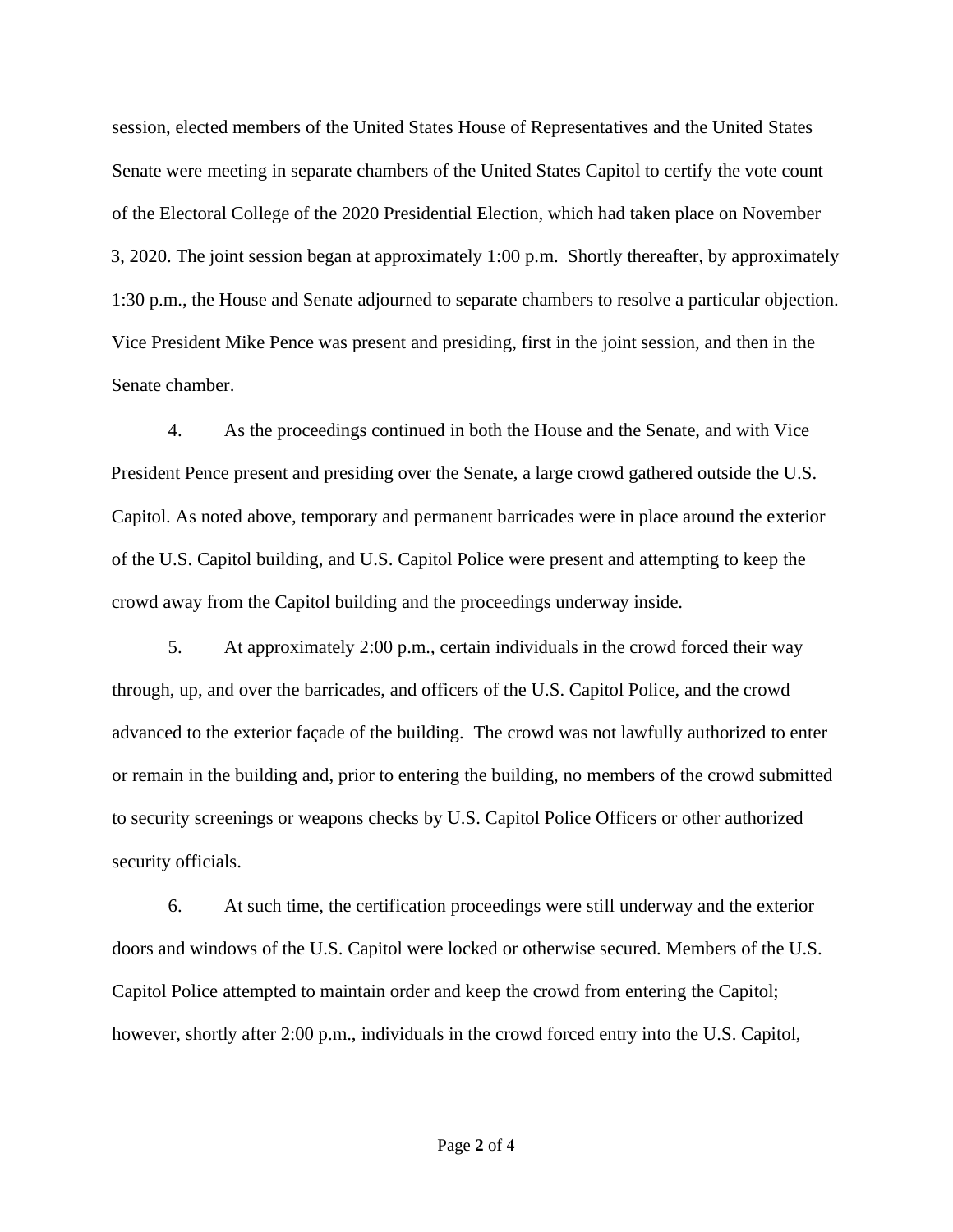including by breaking windows and by assaulting members of law enforcement, as others in the crowd encouraged and assisted those acts. The riot resulted in substantial damage to the U.S.

Capitol, requiring the expenditure of more than \$1.4 million dollars for repairs.

7. Shortly thereafter, at approximately 2:20 p.m., members of the United States House of Representatives and United States Senate, including the President of the Senate, Vice President Pence, were instructed to—and did—evacuate the chambers. Accordingly, all proceedings of the United States Congress, including the joint session, were effectively suspended until shortly after 8:00 p.m. the same day. In light of the dangerous circumstances caused by the unlawful entry to the U.S. Capitol, including the danger posed by individuals who had entered the U.S. Capitol without any security screening or weapons check, Congressional proceedings could not resume until after every unauthorized occupant had left the U.S. Capitol, and the building had been confirmed secured. The proceedings resumed at approximately 8:00 p.m. after the building had been secured. Vice President Pence remained in the United States Capitol from the time he was evacuated from the Senate Chamber until the session resumed.

#### *Cantwell's Participation in the January 6, 2021, Capitol Riot*

8. On January 6, 2021, Cantwell went to the U.S. Capitol with hundreds of other individuals who participated in the riot at the Capitol. Cantwell made it to the front of one of the entrances into the U.S. Capitol and used his cell phone to make several video recordings of individuals battling with law enforcement officers from the United States Capitol Police in order to enter the Capitol building. During one of the recordings, when watching rioters battle with law enforcement officers near an entrance, Cantwell yelled for the rioters to "get the door open." At another point, Cantwell yelled that they needed "fresh patriots to the front."